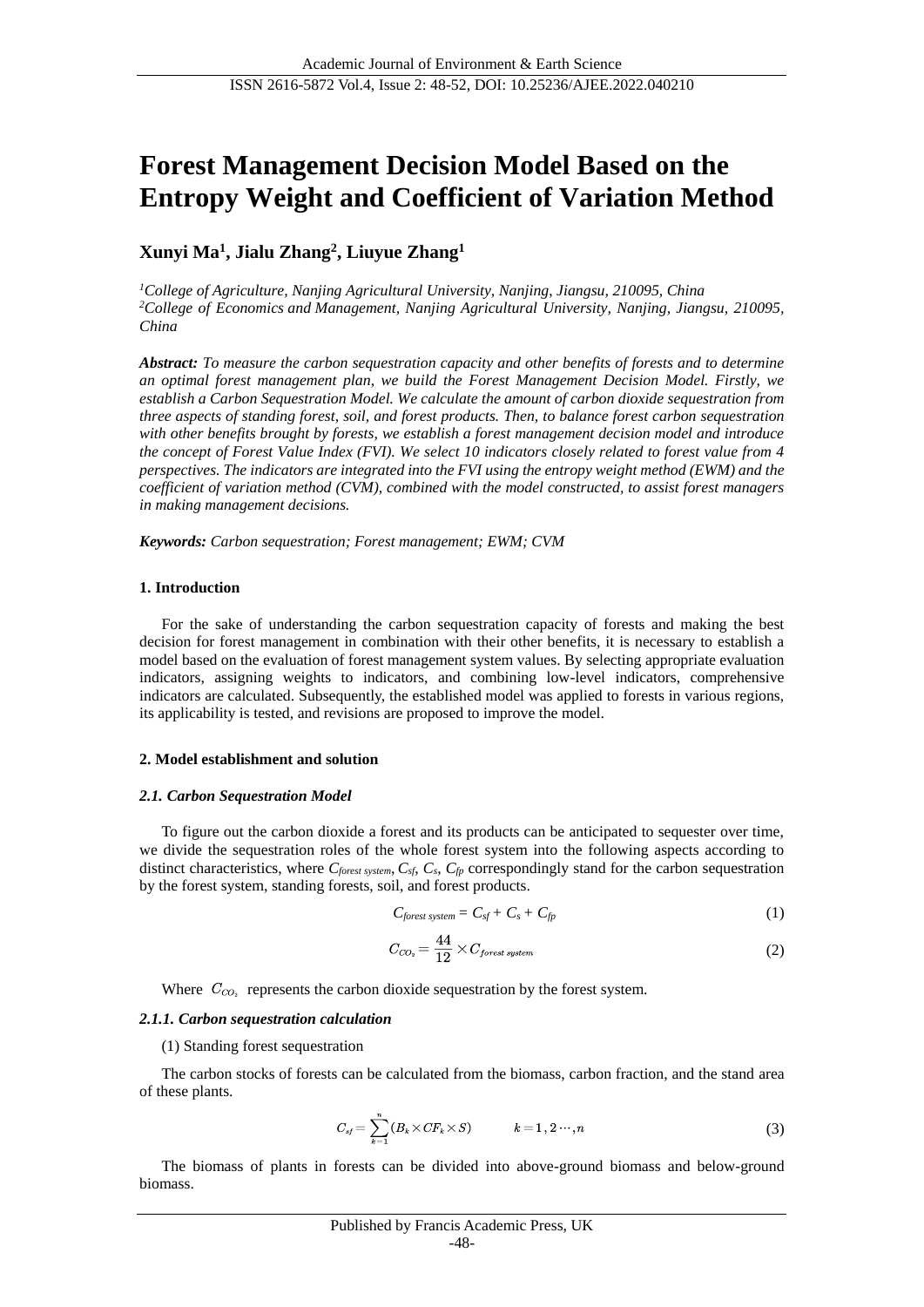$$
B = B_{AGB} + B_{BGB} \tag{4}
$$

Above-ground biomass refers to the weight of all living plants above the ground in terms of dry weight, which can be calculated from the accumulation per unit area, tree trunk density, and biomass expansion factor.

$$
B_{AGB} = \sum_{k=1}^{n} (V_k \times D_k \times BEF)
$$
 (5)

The biomass expansion factor is an important estimation parameter, which is mainly used for the conversion between the trunk biomass and the total biomass of the forest and the biomass of each dimension. Considering that BEF is dynamic, it is closely related to forest type, forest age, biological characteristics such as tree growth and development, as well as site conditions, stand conditions, and other factors. To this end, Fang Jingyun used the reciprocal equation to express the relationship between BEF and V, where a and b are constants under a specific forest type [2].

$$
BEF = \sum_{k=1}^{n} a + \frac{b}{V_k} \tag{6}
$$

It can be obtained from equation (6) that when the tree is in its young stage, the value of *V* is small, and the BEF is large. When the tree is in its mature stage, the value of *V* is very large, and the BEF tends to the constant value *a*. This reasoning is in line with the biological correlation growth theory. Combining the equation (5) and (6), we can obtain the following expression:

$$
B_{AGB} = \sum_{k=1}^{n} D_k \times (a \times V_k + b) \tag{7}
$$

Below-ground biomass is the weight of all living plants below the surface-expressed as dry weight. The root-shoot ratio refers to the proportion of the fresh or dry weight of the underground part to the aerial part of the plant. Its size reflects the relationship between the underground and above-ground parts of the plant. Therefore, we introduce the root-shoot ratio (RSR) to calculate the below-ground biomass.

$$
B_{BGB} = B_{AGB} \times RSR \tag{8}
$$

(2) Soil carbon sequestration

$$
C_s = \sum_{k=1}^n (SOCC_k \times S_k) \qquad k = 1, 2, \cdots, n \tag{9}
$$

(3) Forest products sequestration

$$
C_{fp} = \sum_{i=1}^{4} (V_i \times D_i \times CF_i) \qquad i = 1, 2, 3, 4 \qquad (10)
$$

Where *V, D, i* respectively represent volume, basic density, and different categories. We assume that the carbon storage of forest products does not decay during the lifetime, and the carbon storage at the end of the life is recorded as 0.

$$
C_t = \frac{1}{1+f} \times (C_{t-1} + C_t)
$$
\n(11)

Where  $f$  *and*  $C<sub>t</sub>$  respectively represent the decomposition rate of the products and the carbon sequestration of forest products in year *t*.

#### *2.2. Carbon Sequestration Management Model*

The ability of trees to fix carbon dioxide has a strong linear relationship with their biomass. Therefore, the trend of tree biomass change with tree age can be simulated by the Logistic regression analysis model.

$$
B_n = \frac{A}{1 + me^{-kn}}\tag{12}
$$

where  $B_n$  is biomass, A is biomass at maturity, m is the model parameter, n is time, and k is the exponential growth rate of biomass.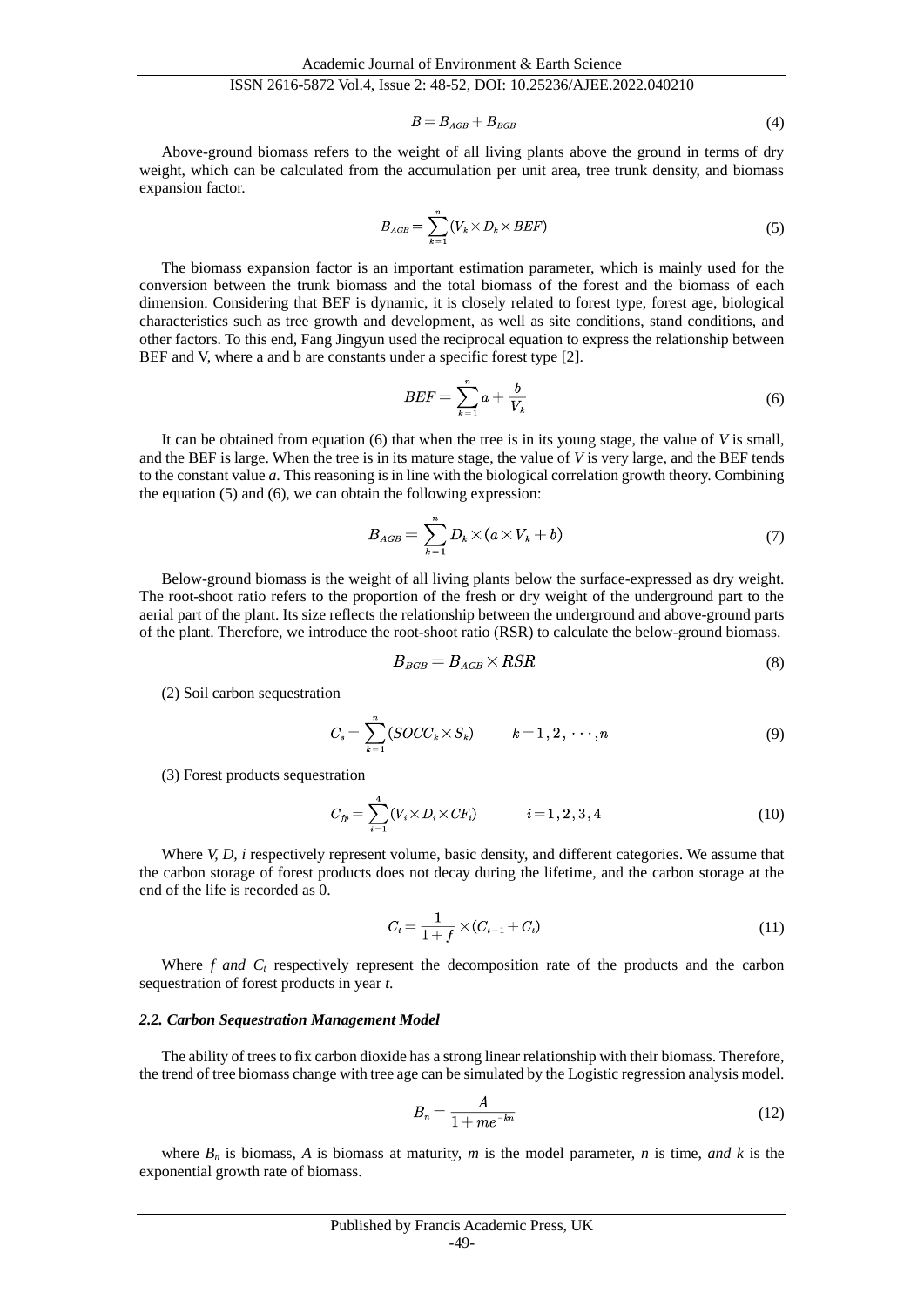We simply divide tree types into A (planted forest) and B (primary forest and other naturally regenerated forests). As the total forest area and carbon content rate are assumed to remain unchanged, and the carbon sequestration capacity of mature trees is presumed stable, the relationship between carbon sequestration capacity and tree age is shown in [0](#page-2-0)



*Figure 1: Growth curves of different tree species*

<span id="page-2-0"></span>

*Figure 2: Change of carbon sequestration under different management conditions*

It can be seen from [0t](#page-2-0)hat the mature age *n<sup>A</sup>* of planted forests is significantly shorter than that of primary forests and other naturally regenerated forests  $n<sub>B</sub>$ . However, the carbon sequestration ability  $C_A$ of artificial fast-growing forests is smaller than that of primary forests and other naturally regenerated forests  $C_B$  after maturity. Hence, we can conclude that cutting and replanting planted forests is more costeffective and better for carbon sequestration than primary forests and other naturally regenerated forests.

As the growth rate of biomass decreases significantly after trees maturity, the benefits of carbon sequestration are reduced. Therefore, we confirm the time when the trees are just mature as the best harvesting time cycle.

After determining planted forests as the choice to harvest, it is time for the comparison of carbon dioxide sequestration capacity between no harvesting and moderate harvesting. We assume that the total area of fast-growing plantations managed is *S* and every tree is mature. Then the annual carbon sequestration  $C_1$  of the uncut forest is constant. In addition, we suppose  $B_A$  to be the biomass of the mature forests.

$$
C_1 = B_A \times S \times CF \tag{13}
$$

We suppose *i* to be the year in which moderate harvesting begins, and the same area  $S_0$  of the forest is cut down every year and made into forest products. For sustainable forest management, we need to ensure that mature planted fast-growing forests are available for felling every year [4]. Therefore, the relationship between  $S$  and  $S_0$  is expressed in the formula:

$$
S = n_A \times S_0 \tag{14}
$$

When  $1 \le i \le n_A$ , the annual change of forest carbon storage  $C_2$  is:

The *i<sup>th</sup>* year: 
$$
C_2 = \Big[\sum (B_1 - B_i) + B_A \times (n_A - i)\Big] \times S_0 \times CF
$$
 (15)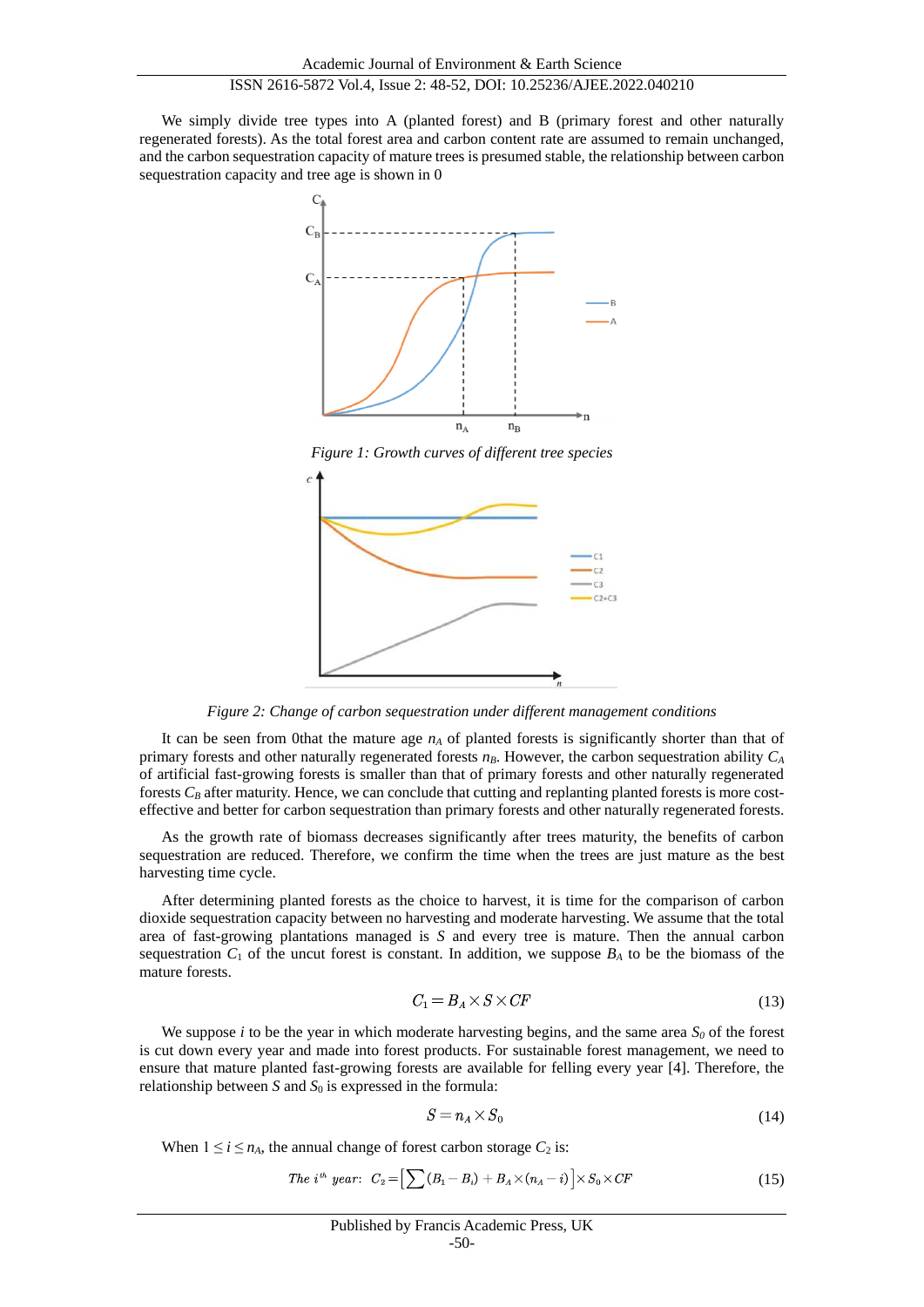## ISSN 2616-5872 Vol.4, Issue 2: 48-52, DOI: 10.25236/AJEE.2022.040210

When  $i \ge n_A$ , the annual carbon storage  $C_2$  of the forest is constant:

The *i<sup>th</sup>* year: 
$$
C_2 = \sum (B_1 - B_A) \times S_0 \times CF
$$
 (16)

Since the same area of  $S_0$  mature forest is harvested every year, the carbon sequestration of forest products made after felling keeps constant. Considering the loss in the production of forest products, we introduce  $\delta$  to calculate the proportion of forest products in the biomass of harvested trees.

$$
C_{fp} = \delta \times B_A \times S_0 \times CF \tag{17}
$$

We suppose  $n_c$  is the average lifespan of forest products, the carbon storage  $C_3$  of forest products can be expressed as follows:

$$
\text{when } 1 \leq i \leq n_c, \ \ C_3 = C_{fp} \ \times i \text{, when } 1 \geq n_c, \ \ C_3 = C_{fp} \ \times n_c \tag{18}
$$

The trend chart comparing the carbon storage  $C_I$  of the no-cutting management scheme and the carbon storage  $C_2 + C_3$  of the moderate felling management scheme is shown in Figure 2. In the beginning, the carbon sequestration of forests gradually decreased after harvesting and the accumulation of carbon storage of forest products was limited,  $C_1 > C_2 + C_3$ , which means that the plan without felling has a better ability to sequester carbon dioxide. However, the carbon storage of moderate harvesting and forest products gradually increases and stabilizes with time going by. After *n* years,  $C_1 < C_2 + C_3$ , which reflects that the management plan of moderate harvesting is more effective in sequestering carbon dioxide.

#### *2.3. Forest Management Decision*

A rational forest management plan is developed to measure the comprehensive value of the forest. We constructed the forest value management index, which is abbreviated as FVI. We select ten threelevel indicators from four perspectives primarily as the scope of the forest management plan, as shown in Table 1.

#### *2.3.1. Weight of indicators*

(1) Entropy weight method

These ten metrics of  $X_1, X_2, X_3, ..., X_{10}$ , where  $X_i = \{x_{i1}, x_{i2}, ..., x_{in}\}$ , illustrate the effects of the forest management plan. After data standardization,  $y_{ij}$  can be used to substitute for  $x_i$  to describe the forest management plan. In the light of the concept of self-information and entropy in information theory, the information theory  $e_i$  of each index can be figured out, and hence

$$
e_i = -\frac{1}{\ln n} \sum_{i=1}^n p_{ij} \ln (p_{ij}), \ \frac{p_j = \frac{y_{ij}}{\sum\limits_{j=1}^n y_{ij}}}{\sum\limits_{j=1}^n y_{ij}} \ \ \hspace{1cm} (19)
$$

The weight of each evaluation metric defined above can be further calculated.

$$
w_i = \frac{1 - e_i}{m - \sum_{i=1}^m e_i} \qquad i = 1, 2 \cdots, m
$$
\n
$$
(20)
$$

Additionally, four comprehensive evaluation indicators of carbon sequestration benefits, other ecological benefits, economic benefits, and social benefits are obtained. We will abbreviate them as CSI, OEI, EI, SI.

$$
\begin{cases}\nCSI = w_1y_{1j} + w_2y_{2j} + w_3y_{1j} \\
OEI = w_4y_{4j} + w_5y_{5j} \\
EI = w_6y_{6j} + w_7y_{7j} \\
SI = w_8y_{8j} + w_9y_{9j} + w_{10}y_{10j}\n\end{cases}
$$
\n(21)

## (2) Coefficient of variation method

To directly appraise the forest management plan, we subsequently aggregate these four indicators into